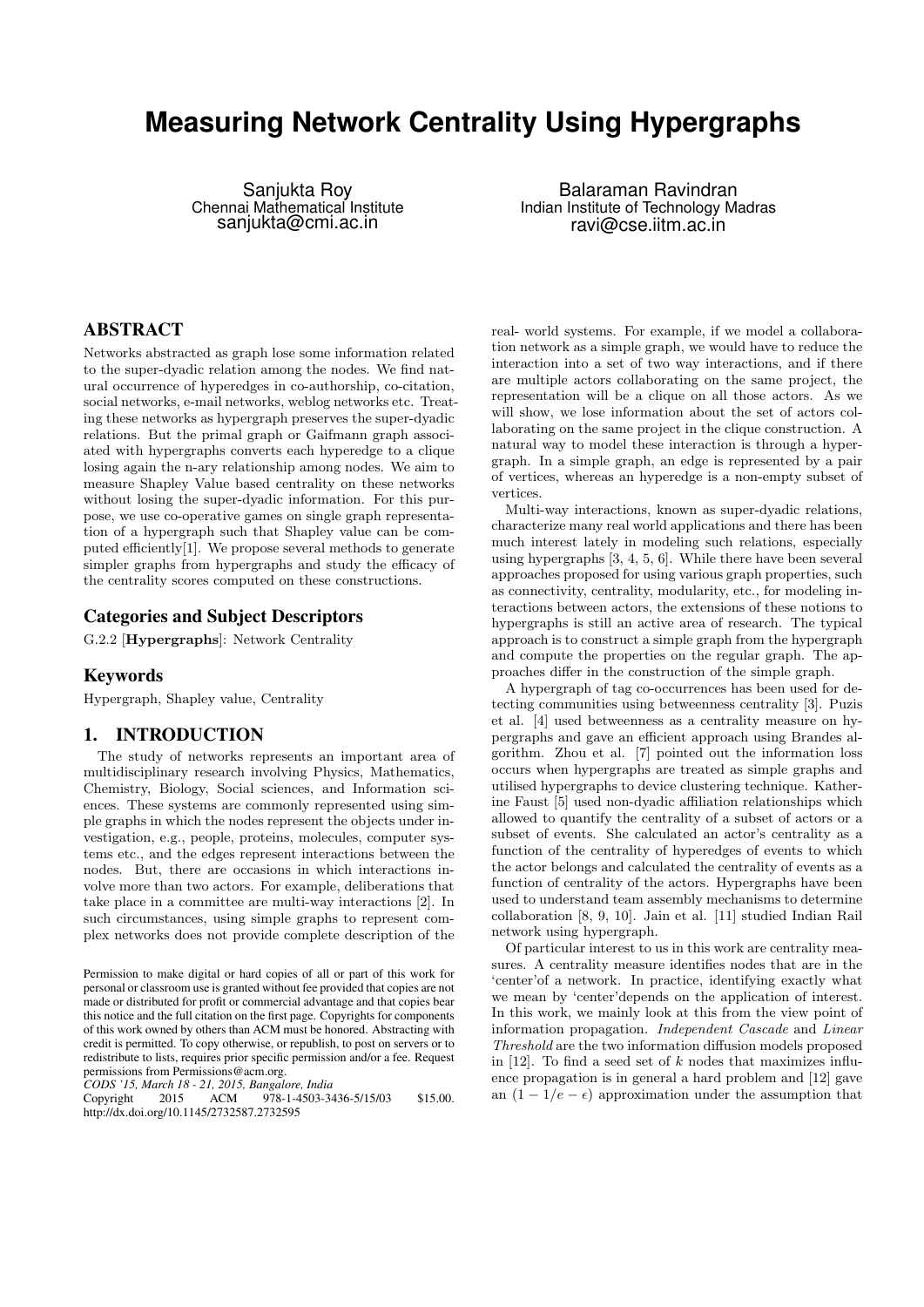the activation functions are submodular. We use the diffusion models of [12] to define measures of effectiveness of the different centrality scores that we investigate.

There have been some earlier attempts at computing centrality scores on hypergraphs. Faust [5] looked at a hypergraph as a bipartite graph[6] between actors and events when computing closeness centrality. Puzis et al.<sup>[4]</sup> essentially converted each hyperedge to a clique and computed betweenness centrality on the modified graph efficiently. Representing each hyperedge as a clique converts the hypergraph to a general graph. We call this conversion as clique construction. Clique construction is the method that is widely used for computations on hypergraph. But in this work we argue that the clique construction loses the non-dyadic information represented by the hyperedges. Another, slightly different way of looking at the hypergraph is using the edge multiplicity between two nodes as the weight on the edge between those nodes in the clique construction. This conversion we call as wt-clique construction.

The following is a toy example where we look at a small network so that we can easily measure influence of each node. This example shows that the traditional computations on hypergraphs indeed give away some information.

#### *Example 1.*

Let  $H_1 = (V, E_1)$  be the hypergraph with  $V = \{i, j, k, l\}$ and  $E_1 = \{\{i, j\}, \{i, k\}, \{j, k\}, \{i, k, l\}, \{i, j, k\}, \{j, l\}\}\$ and  $H_2 =$ 

 $(V, E_2)$  be another hypergraph with

 $E_2 = \{\{i, j, k\}, \{i, j, k, l\}, \{i, k\}\}.$ 

These two hypergraphs can be thought of as two collaboration networks where  $i, j, k, l$  are authors and each edge represents a document the authors have written. For example, in the first network (given by  $H_1$ ), the first edge i, j represents a document written by author  $i$  and  $j$  together. Notice here, in both the networks each author has written a document with every one else but the number of times two authors have written a document together is different. For example, in the second network (given by  $H_2$ ) i has written one document with  $l$  and three documents with  $k$ . Let us assume we want to measure the centrality of nodes in these two networks to calculate fluency of information propagation between two authors. Our philosophy is that it must be easy to propagate information from  $k$  to i than from l to i.

If we convert the hyperedges of  $H_1$  and  $H_2$  to clique (clique construction) for both  $H_1$  and  $H_2$ , we get the same graph, a 4-clique. Apparently, we lose the edge multiplicities. If we put the multiplicities as edge weights in the clique construction (wt-clique construction), both  $H_1$  and  $H_2$  again translate into same graph as in figure 1, though the above two hypergraphs are not the same.

Here we propose three different reduced representations of hypergraph which use the non-dyadic information of the hyperedges efficiently and show how ranking of nodes changes according to their influence on the network.

As stated before, finding maximum spread is a hard problem. [13] uses a game theoretic approach to find the ranking of the nodes which is comparable to that given by the natural greedy algorithm[12] but is much more time efficient that the greedy algorithm [1]. It captures the marginal contribution that each player makes to the dynamics of the game. Con-



Figure 1: wt-clique construction for  $H_1$  and  $H_2$ :  $W(H_1)$  and  $W(H_2)$  are the same

sider a cooperative game with transferable utilities,  $(N, \nu)$ , where  $N = 1, 2, \ldots, n$  is the set of players and  $\nu : 2^N \rightarrow \mathcal{R}$  is a characteristic function, that assigns a value to each coalition (subset of N), with  $\nu(\phi) = 0$ . The Shapley value (SV) of player  $i \in N$ , is

$$
SV(i) = \frac{1}{n!} \cdot \sum_{\pi \in \Omega} \nu(S_i(\pi) \cup \{i\}) - \nu(S_i(\pi)) \tag{1}
$$

where  $\Omega$  is the set of all permutations over N, and  $S_i(\pi)$  is the set of players appearing before the ith player in permutation  $\pi$ .

We use the same game (Topk Game) that is described in [13]. Then we extend the game for multi-hop on weighted graphs as done in Topk Game with weights in [1]. We measure influence of a node using Shapley Value (SV) of the node as in [13, 1]. This computation is fast on graphs. As shown in [1], it is linear in number of edges and vertices. We give an equally efficient algorithm for computing ranking on hypergraphs. We compute these ranking using clique construction; wt-clique construction and three of our proposed methods and compare the results using diffusion models.

The main contributions of this work are: (1) Different methods of reducing hypergraphs to simpler forms for the purposes of centrality computations. These reductions could possibly yield more efficient mechanisms for computing other network properties; (2) Computation of game-theoretic centrality measures on super-dyadic relations. These have been shown to be efficient to compute on simple graphs. And, this extension enables us to compute centrality scores on large super-dyadic networks; and (3) Empirical study of how centrality scores are distributed over the nodes of the network under different graph constructions. We establish that traditional constructions of simple graphs from hypergraphs lead to inefficient centrality distributions. We also introduce the notion of dominance for comparing various centrality measures that allows us to identify which measures are truly different in their ranking of the nodes.

# 2. REDUCED REPRESENTATION OF HY-PERGRAPH

We already talked about two types of reduced graph formation from hypergraphs viz, clique construction and wtclique construction. We give three other constructions which, we will show, do better in terms of centrality measurement based on SV. For completeness we briefly describe clique construction and wt-clique construction as well.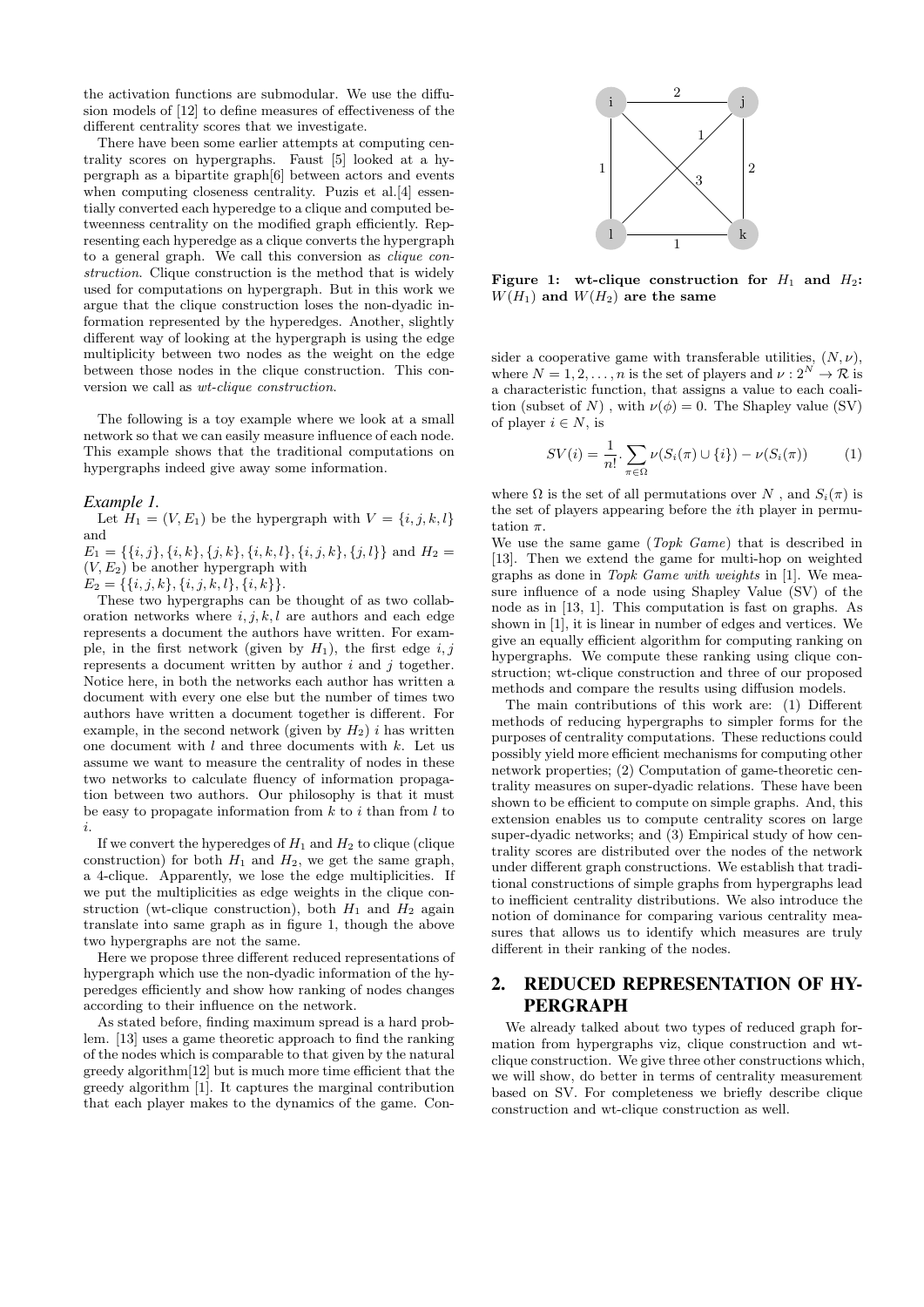## 2.1 Clique Construction

This is also known as primal of the hypergraph. Let  $H =$  $(V(H), E(H))$  be a hypergraph with the vertex set  $V(H)$ and the edge set  $E(H)$ . A hyperedge  $e \in E(H)$  is a subset of  $V(H)$ . The primal graph, also called the Gaifmann graph is defined as follows,  $P(H) = (V', E')$  such that  $V' = V(H)$ and  $E' = \{ \{u, v\} \mid e \in E(H) \text{ and } u, v \in e \}$ 

This is also known as 2-section of hypergraph. Hypergraphs are represented as its primal graph in many problems like partition connectedness, betweenness computation etc.

#### 2.2 Wt-Clique Construction

Let  $H = (V(H), E(H))$  be a hypergraph with the vertex set  $V(H)$  and the edge set  $E(H)$ . we say,  $u, v \in V(H)$  share x hyperedges if there are x hyperedges,  $e_1, e_2, \ldots, e_x$  such that  $e_i \in E(H)$  and  $u, v \in e_i \forall i \in \{1, 2, \ldots, x\}.$ 

Let  $W(H)$  be the reduced representation of H using wtclique construction.  $W(H) = (V', E', w)$  such that  $V' =$  $V(H)$  and  $E' = \{\{u, v\} \mid e \in E(H) \text{ and } u, v \in e\}$  and w:  $E' \to \mathcal{R}$  with  $w(u, v) =$  number of hyperedges u, v share.

A similar kind of approach is used in [4] for computing betweenness centrality on hypergraphs where they call it one mode projection of hypergraph.

### 2.3 Line Graphs

This is also known as the dual of the hypergraph. Let  $L(H)$  be the line graph of the hypergraph, H.  $L(H)$  =  $(V', E')$ , where  $V' = E(H)$  and  $E' = \{\{e_1, e_2\} \mid e_1, e_2 \in$  $E(H), e_1 \cap e_2 \neq \phi$ 

#### *2.3.1 Why Line Graph*

We expect the line graph will give a better centrality measure than the clique construction on hypergraph. This is because, in clique construction we lose some information like edge multiplicities of the vertices. Observe, even in wt-clique construction where edge multiplicities do appear as weights on the edges, we do not consider whether two edges are contribution of two different hyperedges or the same hyperedge. For instance in *Example 1*, consider the edges  $(j, l)$  and  $(i, j)$ in the weighted clique construction of graphs  $H_1$  and  $H_2$ that is  $W(H_1)$  and  $W(H_2)$  respectively. The hyperedge  $\{i, j, k, l\} \in E_2$  is responsible for the edge between j and l in  $W(H_2)$ . The same hyperedge adds to the weight of the edge between i and j in  $W(H_2)$ . But in  $W(H_1)$ ,  $(j, l)$  is present because of the hyperedge  $\{j, l\} \in E_1$ . And the same hyperedge is not responsible for the edge  $(i, j) \in W(H_1)$ . To summarise, it can not be said from  $W(H_1)$  and  $W(H_2)$ whether the same hyperedge is responsible for two different edges in the wt-clique.

The above observation is crucial in centrality measurement because from  $W(H_1)$  and  $W(H_2)$  it can be said that i, j and k are equally central for both  $H_1$  and  $H_2$ . Though this can be true for  $H_1$  but for  $H_2$ , it can be clearly seen that nodes  $i$  and  $k$  appear more often than  $j$ . Later our results on line graph shows that this is correctly predicted by the computation using  $L(H)$ .

Let us now look at the line graph construction of the two hypergraphs of Example 1. This gives us some insight why Shapley Value measure computed on hypergraph using line graph can be more accurate compared to the one computed using clique or wt-clique construction. Figure 2 shows the line graphs for  $H_1$  and  $H_2$ .

## 2.4 Weighted Line Graph

We also look at weighted line graph where weight on each edge is the size of the intersection between the two hyperedges. We compare the centrality measure with other reduced representations of hypergraph and show which gives a better measure for centrality.

Let  $L_w(H)$  be the weighted line graph for H.  $L_w(H)$  =  $(V', E', w)$ , where  $V' = E(H)$ ,  $E' = \{\{e_1, e_2\} \mid e_1, e_2 \in$  $E(H), e_1 \cap e_2 \neq \phi$  and  $w : E' \to \mathcal{R}, w$  is defined as follows. Weight of an edge  $\{e, e'\}\in L_w(H)$  is  $w(\{e, e'\}) = \frac{1}{|e \cap e'|}$ , where  $e, e' \in E$ .

This representation keeps the hyperedges intact as in the line graph representation. Also it uses the information that how many nodes are common between two hyperedges. Two hyperedges which has more common nodes are closer. That is, it is easier to pass some information since more nodes (rational agents) can be involved in passing the information.

#### 2.5 Multi-Graph

This is one variant of clique construction for hypergraph. Here, instead of putting the edge multiplicities as edge weights, multiple edges are kept between two nodes.

Define multi-graph of hypergraph,  $H, M(H) = (V', E')$  such that  $V' = V(H)$  and E' is a multiset,  $E' = \{ \{u, v\} \mid e \in$  $E(H)$  and  $u, v \in e$ . If two vertices  $u, v \in V(H)$  share x hyperedges in  $H$  then the multi-graph of  $H$ ,  $M(H)$  has x edges between u and v.

Though this construction is similar to wt-clique construction, for example, both  $H_1$ ,  $H_2$  of example 1 have same multi-graph construction, we will show it fares better in SV computation using the definition of fringe[1] (value of a coalition) given in the next section. Proof of the next claim given in the following section gives an intuitive idea why it performs better than  $W(H)$  or sometimes even  $L(H)$ .

CLAIM 1. If  $u, v$  belongs to many hyperedges then they marginally affect each other more in case of  $M(H)$  compared to  $W(H)$ .

# 3. SHAPLEY VALUE BASED CENTRALITY MEASURE ON HYPERGRAPH

We try to find the centrality measure on hypergraph using the concept of Shapley Value. But we define the game on  $L(H)$  instead of H and find a ranking for the nodes of  $L(H)$ . That is, we first measure the centrality of each of the hyperedges than the vertices then translate it for the vertices of H. We have to maintain collective rationality and individual rationality when converting the Shapley values of the hyperedges to vertices of hypergraph. Let  $x_i$  be the value player i gets. Then,

$$
\sum_{i=1}^{|N|} x_i = \nu(N) \text{ and } \forall \text{ player } j, x_j \ge v(\{j\})
$$
 (2)

must hold for the nodes of hypergraph. The value of the grand coalition,  $\nu(N)$  is 1.

To achieve this, we normalise the Shapley values we get for the hyperedges and produce normalised values for the vertices.

We model the games presented in [1] for hypergraphs. Then we compute the Shapley value for these games when they are played on line graph and weighted line graph of the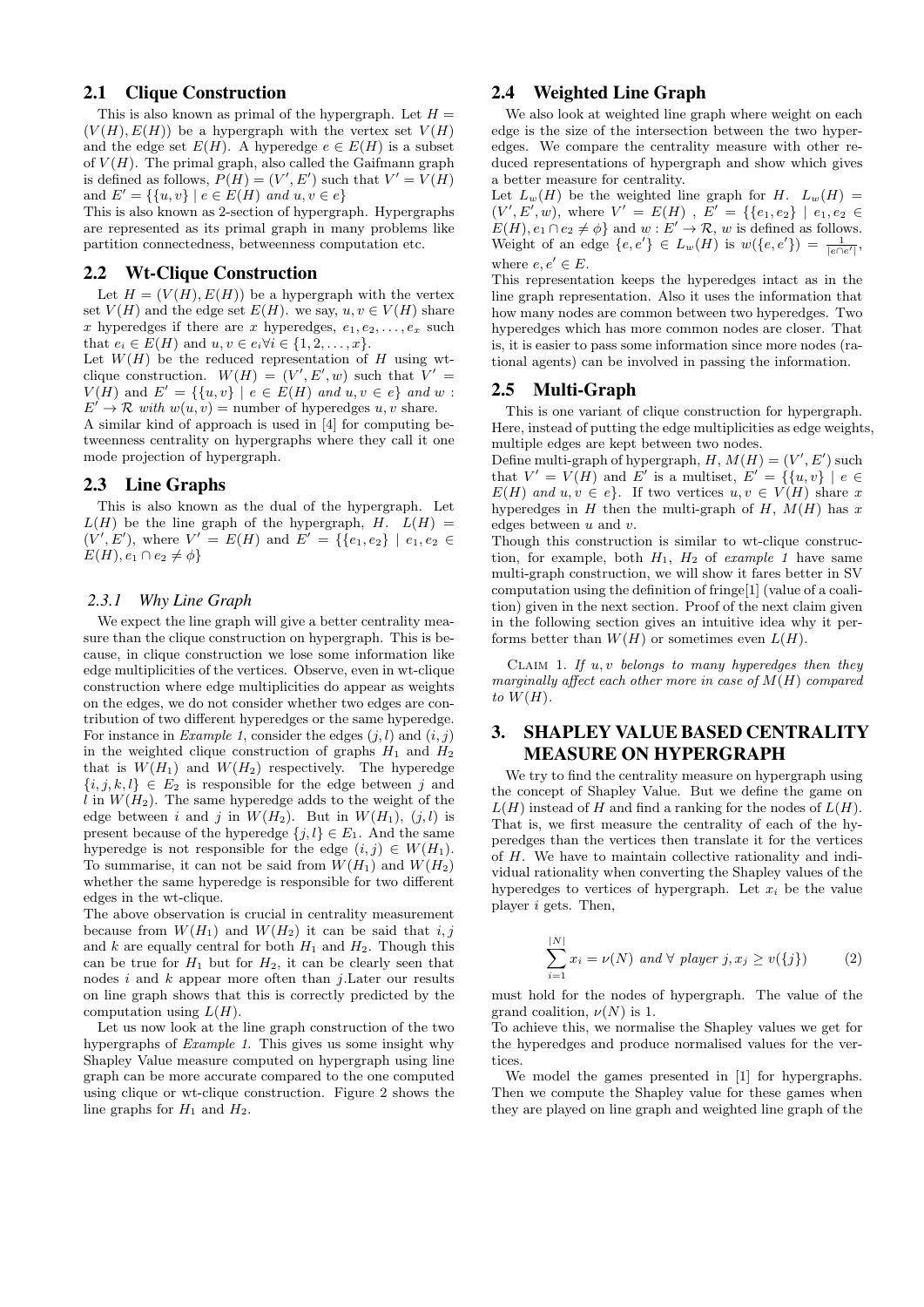



Figure 2: (a) $L(H_1)$  (b) $L(H_2)$ 

hypergraph.

Let  $H = (V, E)$  be a hypergraph. Define the neighbourhood of a hyperedge,  $e \in E$  in the line graph of H,  $L(H)$  as follows,

$$
Ng(e) = \{e' \mid e' \in E, e \cap e' \neq \phi\}
$$
 (3)

We use the following equation to translate the values to the nodes of H from the Shapley value  $sv<sub>L</sub>(.)$  of the hyperedges. For node  $v_i \in V$ 

$$
sv(v_i) = \sum_{e \in E, v_i \in e} \frac{sv_L(e)}{|e|} \tag{4}
$$

Next, we briefly introduced two games, one on unweighted graphs and another on weighted graphs (Game 1 and Game 3 from [1]). These games are defined over undirected network graphs. Then, we describe how we use these two games in case of hypergraphs.

#### 3.1 TopK Game:  $\nu_1(C) = \text{\#agents at-most 1 hop}$ away

Given an unweighted, undirected network  $G(V, E)$ . Fringe of a subset  $C \subseteq V(G)$  is defined as the set

 ${v \in V(G) : v \in C(or) \exists u \in C such that (u, v) \in E(G)}.$ Based on the fringe, the cooperative game  $q1(V(G), \nu_1)$  is defined with respect to the network  $G(V, E)$  by the characteristic function  $\nu_1: 2^V(G) \to \mathcal{R}$  given by

$$
\nu_1(C) = \begin{cases} 0 & \text{if } C = \phi \\ size(fringe(C)) & otherwise \end{cases}
$$
 (5)

Using g1 on line graph,  $L(H)$  Shapley value  $i \in E$  is given as follows,

$$
sv_L(i) = \sum_{j \in E, i \cap j \neq \phi} \frac{1}{1 + |Ng(i)|} \tag{6}
$$

This is computed using algorithm 1 of [1] which runs in  $O(V + E)$  and finds SV for each of the hyperedges.

### 3.2 TopK Game with Weights:  $\nu_3(C) = \text{Hagents}$ at-most  $d_{cutoff}$  away

This is an extension of TopK game for weighted undirected networks  $G(V, E, W)$ , where  $W : E \to \mathcal{R}^+$  is the weight function. Here the fringe of a set,  $s \subseteq C$  is defined as

the vertices which are atmost  $d_{cutoff}$  away from some node in s. Let  $g3(V(G), \nu_3)$  be the game defined on the network,  $G(V, E, W)$ . The definition of fringe gives the following definition for  $\nu_3$ ,

$$
\nu_3(C) = \begin{cases} 0 & \text{if } C = \phi \\ size(\{v_i : \\ \exists v_j \in C(or) distance(v_i, v_j) \le d_{cutoff}\}) & otherwise \end{cases}
$$

(7) for each coalition  $C \subseteq V(G)$ . [1] gives an exact formula for SVs using  $\nu_3$ . However, in this case the algorithm for imple-

menting the formula has complexity  $O(VE + V^2 log(V))$ . For weighted line graph,  $L_w(H)$ , g3 is used to find the Shapley Value of the hyperedges.

For TopK Game with Weights as in [1], we define the extended neighbourhood as follows,

$$
extNg(e) = \{e' \mid d_{ee'} < d_{cutoff}\}\tag{8}
$$

where,  $d_{ee'}$  = shortest path distance between e and e' in  $L_w(H)$ .

Shapley value of  $i \in E$  in  $L_w(H)$  is

$$
sv_L(i) = \sum_{j \in \{i\} \cup extNg(i)} \frac{1}{1 + |extNg(i)|} \tag{9}
$$

As we see in the final equations, the marginal contribution of each node depends mainly on its neighbourhood. When looking at clique construction, any two vertices which share a common edge are neighbours. Line graph gives a dual of this relation. So it is important to find the actual neighbourhood for each node in the line graph that can influence the marginal contribution of a node of the line graph. Here what we mean by actual neighbourhood is the neighbours who can influence or take part in the computation of marginal contribution of this node, in other the words, neighbours who can change the node's influence over the network. The physical inference of Equation 7 tells the same notion mathematically. Next we analyse the neighbourhood for line graph and give an analogous equation which is more appropriate.

#### *3.2.1 Neighbourhood Analysis: Line Graph*

Instead of considering the degree as the size of the neighborhood we define volume that is analogous to degree for the nodes of line graph  $L(H)$ . Volume of a node  $v, vol(v)$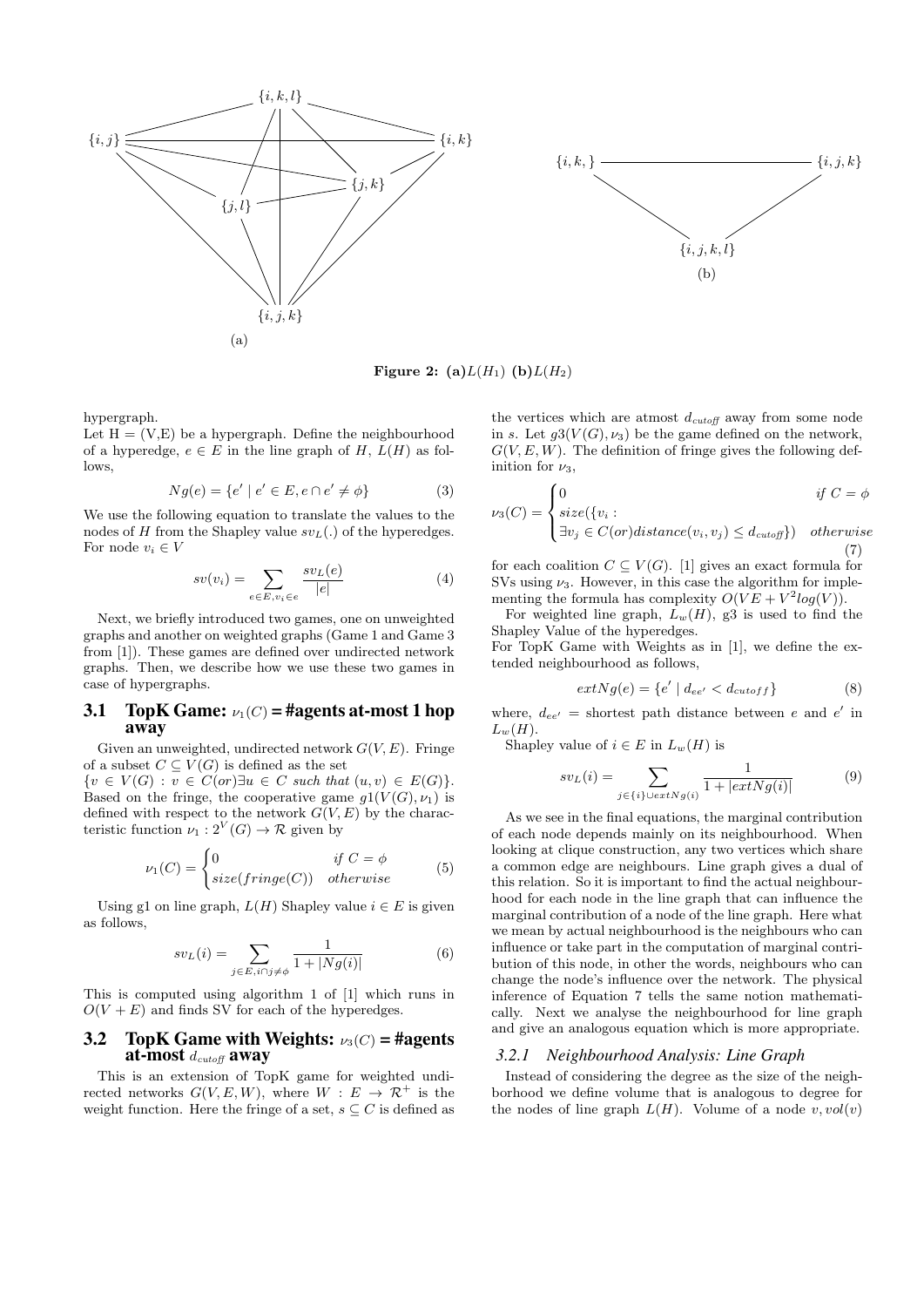is defined as the sum of weights of its neighbours. And, we do not consider a node in a line graph has a contribution of one, instead we take the cardinality of the corresponding hyperedge. Let us explain why a different definition of size is required.

Let us assume  $e_1, e_2, e_3$  be three different edges of the hypergraph, H such that  $i, j \in e_1, k, j \in e_2$  and  $j, l \in e_3$ . Let  $v_{l_1}, v_{l_2}, v_{l_3}$  be the vertices of  $L(H)$  corresponding to  $e_1, e_2$ and e<sup>3</sup> respectively. Using Equation 6, each node in neighbourhood of  $v_{l_2}$  reduces the probability that  $v_{l_1}$  brings  $v_{l_2}$ in the coalition. Hence reduces the marginal contribution of  $v_{l_1}$ . So,  $v_{l_3}$  reduces MC of  $v_{l_1}$ .

Observe, a vertex in  $L(H)$ , corresponding to a hyperedge with large cardinality or having influential nodes of H, gets high Shapley value and the other vertices which are connected to it gets comparatively low Shapley value. If l is an influential node that means  $v_{l_3}$  becomes more influential lowering the influence of  $v_{l_1}$ . Therefore, though l is not directly connected to  $i$  it can reduce SV of  $i$ . To eliminate this, we define  $vol_i(.)$  as the size of intersection of a vertex of  $L(H)$  with i. To maintain consistency, instead of counting  $i$  as 1 as in Equation 6, we take the contribution of  $i$  to the coalition as the size of i.

What did we say intuitively in the above argument? Did we say that the clique construction gives the correct neighbourhood? No, We showed that the neighbourhood must depend not only on how the vertices share an edge, if they do share, but also how many edges they share and most importantly which vertices are connecting two edges. This gives us the basic idea why line graph construction works better.

Therefore  $vol: 2^{V(G)} \rightarrow \mathcal{R}$  and is defined as,  $vol(v) =$  $\sum_{u \in Ng(v)} |u \cap v|$ . We propose the following equation based on the above argument.

$$
sv(i) = \sum_{v \in Ng(i)} \frac{1}{vol(v) + size(v)}\tag{10}
$$

# 3.3 Games with Multi-Graph

#### *3.3.1 Proof of Claim 1*

PROOF. If two agents have been together in  $k$  hyperedges then they contribute  $k$  times to each others degree. Let us assume there are  $k$  edges between  $u$  and  $v$ . Further assume,  $w$  is connected to  $v$  by an edge. Since marginal contribution (MC) depends inversely on the degree of the neighbors, probability that  $w$  brings  $v$  into a coalition is less in this scenario compared to the case when  $u$  and  $v$  are connected by a single edge. Thus, adding more to the degree of a neighbor decreases the MC of any other node which are less strongly connected to it. Hence it increases the expected MC of node  $u$ .  $\Box$ 

#### *3.3.2 TopK Game on Multi-Graph*

As stated in the beginning, multi-graph construction is similar to wt-clique construction. So the Shapley value of  $v_i \in V(H)$  using TopK Game from [1, 13] on M(H) is given in the following equation.

$$
SV_{topk}(v_i) = \sum_{v_j \in \{v_i\} \cup N_{M(H)}(v_i)} \frac{w(v_i, v_j)}{1 + deg_{M(H)}(v_j)}
$$
(11)

where  $w(v_i, v_j)$  is the edge multiplicity between  $v_i$  and  $v_j$ ,  $N_{M(H)}(v_i)$  is the neighbourhood of  $v_i$  in  $M(H)$  which is same as neighbourhood of  $v_i$  in H and  $deg_{M(H)} = | N_{M(H)}(v_i) |$ .

## 4. DIFFUSION

Let  $f(S)$  be the expected number of nodes active (influenced) at the end if set  $S$  is targeted for initial activation. For example  $S$  can be the top k nodes, for some constant k. We pick this top k from the ranking we computed, which are not directly connected by an edge as done in the spin algorithm<sup>[13]</sup>. We want to maximise  $f(S)$ .

This optimization problem is NP-hard as proved in [12]. Hence we look for an approximate solution for this problem. Kempe et al.[12] generalised two diffusion models viz, Independent Cascade and Linear Threshold. They showed that greedy hill climbing algorithm using generalisation of both the models gives  $(1 - 1/e - \epsilon)$  approximation. In fact, as shown by them, both the generalised models are equivalent.

To compare the rankings we get for the nodes of H using  $P(H)$ ,  $W(H)$ ,  $L(H)$ ,  $L_w(H)$  and  $M(H)$ , we use these two methods. These models only look at the rankings and not how the scores are distributed among the nodes. That is useful when the scores do not have any other inference. We come up with a heuristic using the concept of dominance from cooperative games to compare two set of SVs we get by different reduced representations. Dominance is a fundamental concept in cooperative game theory and is used for deciding whether a vector, $x$  from the imputation space is preferred over another vector, y from the same imputation space.

### 4.1 Measure of Diffusion using Game Theory

The solution concepts in cooperative games give a measure of power (centrality score) of each player. Imputation Space is the set  $I_v = \{x \in \mathcal{R}^n \mid x = (x_1, x_2, \dots, x_n), \sum_{i=1}^n x_i =$  $1, x_i \geq 0$ . It is the set of all possible assignment of values to each of the players. Since this set can contain uncountably many vectors we try to find a smaller set. We use the rules of the game to get a smaller set such that each vector from this subset assigns some meaningful values to the players. Shapley Value is the solution concept that we are using in our work to find the centrality scores (power) of the players. Marginal contribution network enables us to find the Shapley Value scores in polynomial time[1]. Now, we want to use the idea of dominant imputation to show which method is better in assigning the scores.

#### *4.1.1 Motivation*

Idea: Core is another solution concept like Shapley value to measure power of each of the agents. Finding core is a computationally hard problem too. It is defined as follows.

Definition 1. Core.

Core is the set of all undominated imputation.

Let  $x, y \in I_n$ ,  $I_y =$  set of all imputations.

Definition 2. Dominance.

We say  $x \succ y$  ( x dominates y or x is preferred to y), if there exists a non-empty coalition  $S \subseteq N$  such that  $\forall i \in S, x_i > y_i$ and  $\sum_{i \in S} x_i \leq v(S)$ 

Where N is the set of all players and  $v(S)$  denotes the value of the coalition S.

Checking if an imputation (centrality score) is in the core is NP-hard[14](reduction from vertex cover) even with MC-Net representation. So instead of checking if an imputation is undominated, the domination of the imputation has been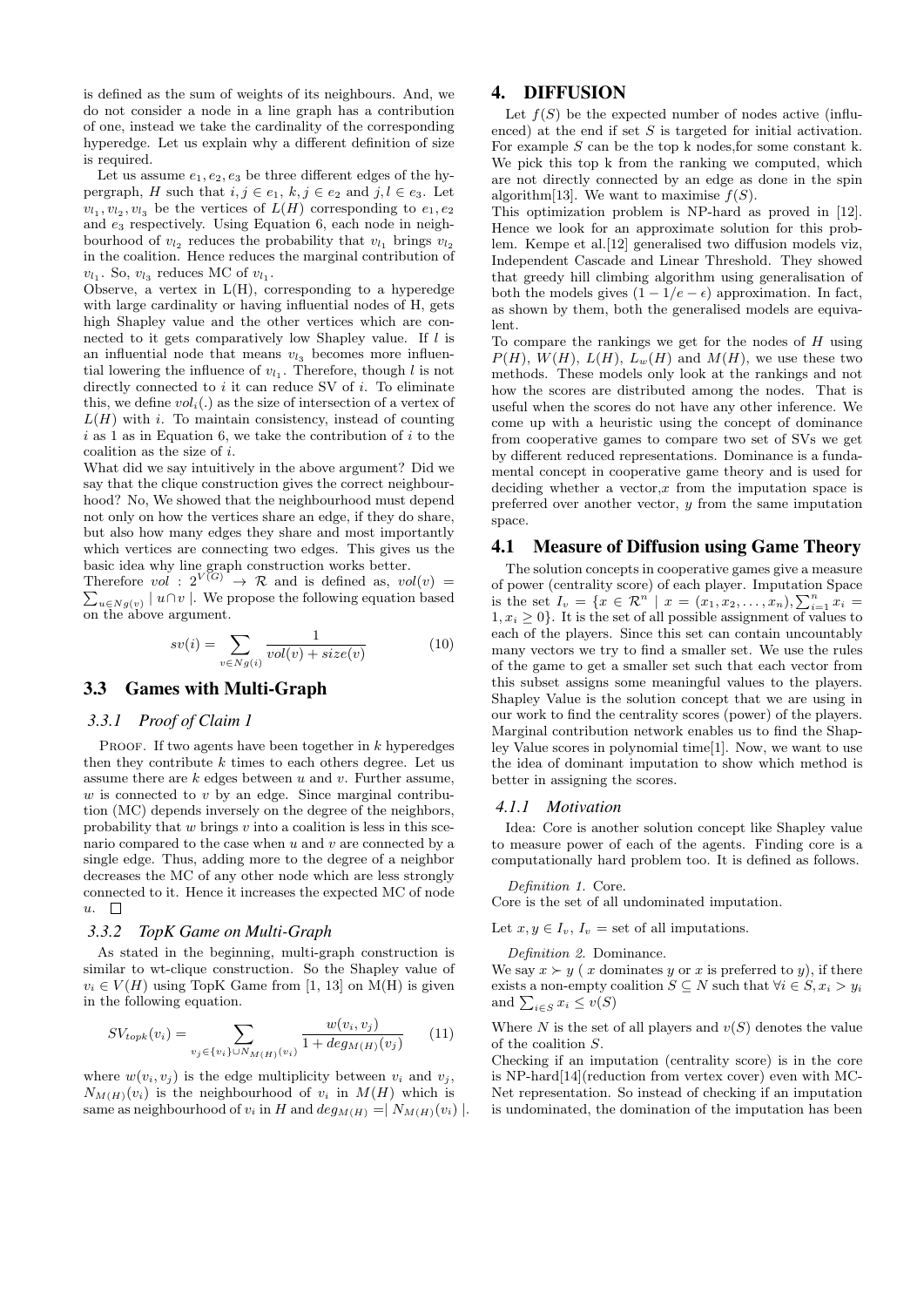checked. Domination is easy to compute when we know two imputations (say  $x$  and  $y$  as in the definition). If  $x$  dominates  $y$  and the agents who are getting more score in  $x$  are amongst the top agents according to both the imputations then  $x$ correctly assigns high score to the important nodes and low score to less important nodes since value of grand coaltion is 1.

### *4.1.2 Why We Need*

When we know some vectors from the core or we know what is the best way to divide the value of the grand coalition, we have an optimal possible imputation. We can compute which centrality score is better between two of them by comparing them with the optimal one (undominated imputation). Precisely, we look at how much each deviates from the optimal one, co-ordinate wise. But in lack of that standard or optimal measure we might want to compare two rankings(imputations) to check which one is giving a better estimate of ranking. Here is where the idea of dominance can be used.

#### *4.1.3 Dominance to Diffusion*

Let  $X$  and  $Y$  are two imputations. S be a set of agents such that  $\forall i \in S \ x_i > y_i$ . We can check the marginal contribution of  $x_i$ s in general over the sum of the values given to  $x_i$ s in the said imputation. If marginal contribution is these  $x_i$ s are high and X assigns high score to these  $x_i$ s, that implies  $X$  is more appropriate measure than  $Y$ . Computing diffusion with general diffusion model is hard. This gives us an efficiently computable method to compare two centrality measures. But since domination is not transitive to compare n different measures dominance need to be checked for  $O(n^2)$  times.

### 5. RESULTS

We use the five different reduced representations of a hypergraph described earlier and compute the centrality of the nodes in each reduced representation. We performed our experiments on three datasets, viz., JMLR, Citeseer, and Cora. The hypergraph on the JMLR dataset is a co-authorship network where each hyperedge corresponds to a paper published in JMLR and links the authors of that paper. The other two are co-citation network where all the papers cited in a particular paper form a hyperedge. As mentioned before we compare the five methods using (i) two diffusion models[12], Linear Threshold and Independent Cascade and (ii) the concept of dominance from co-operative game theory.

We performed three different experiments on the different datasets:  $(1)$  As done in [13], we use top k nodes with spin algorithm to find diffusion using Linear Threshold and Independent Cascade, where,  $k$  is our budget of how many nodes we activate initially. We compared the different centrality scores on the extent of the diffusion at the end of the process.

(2) Let us assume, we do not want to care about the budget but want to activate at least  $p\%$  of the nodes at the end of diffusion. Say,  $p$  is 90%. To achieve this we fix a SV, val such that all nodes having SV more than  $val$  is activated initially. We call val, the limiting SV. We observe as we decrease the limiting SV  $p$  increases rapidly in the beginning but after a certain value of limiting SV change in  $p$  in negligible. We also observe that for networks with thousand nodes the limiting value is  $10^{-4}$  for  $p = 85$ .

| Method                  | $H_1$                | $H_2$                                     | Summary          |
|-------------------------|----------------------|-------------------------------------------|------------------|
| Unweighted $i, j, k, l$ |                      | i, j, k, l                                | Gives equal      |
| Clique                  |                      |                                           | importance       |
|                         |                      |                                           | all<br>the<br>to |
|                         |                      |                                           | vertices where   |
|                         |                      |                                           | as $l$ is much   |
|                         |                      |                                           | less central     |
|                         |                      |                                           | than $i$ or $k$  |
| score                   | .25, .25, .25, .25   | .25, .25, .25, .25                        |                  |
| Weighted                | k, j, i, l           | k, j, i, l                                |                  |
| Clique                  |                      |                                           |                  |
| score                   | .27, .27, .27, .18   | .27, .27, .27, .18                        |                  |
| Line                    | $\overline{j,k,i,l}$ | k, i, j, l                                | correctly<br>as- |
| Graph                   |                      |                                           | signs lower      |
|                         |                      |                                           | fraction to l    |
| score                   | .33, .29, .29, .08   | .4, .4, .15, .03                          |                  |
| Weighted                | k, i, j, l           | k, i, j, l                                | correctly as-    |
| Line                    |                      |                                           | signs lower      |
| Graph                   |                      |                                           | fraction to l    |
| score                   | .31, .31, .3, .08    | .4, .4, .15, .03                          |                  |
| Multi-                  | k, i, j, l           | k, i, j, l                                | note the dif-    |
| Graph                   |                      |                                           | ference<br>οf    |
|                         |                      |                                           | from<br>sore     |
|                         |                      |                                           | wt-clique        |
|                         |                      |                                           | construction     |
| score                   |                      | $.28, .28, .24, .17$ $.28, .28, .24, .17$ |                  |

Table 1: No of nodes influenced for example 1

| Dataset                     | of<br>No | No<br>of | No of<br>$\rm con$ - | Size of largest |
|-----------------------------|----------|----------|----------------------|-----------------|
|                             | nodes    | edges    | nected<br>com-       | component       |
|                             |          |          | ponents              |                 |
| JMLR                        | 3217     | 1159     | 11                   | 2275            |
| Citeseer                    | 3312     | 2240     | 438                  | 2110            |
| 15                          |          |          |                      |                 |
| $\left[15\right]$<br>Cora ' | 2708     | 2223     | 78                   | 2485            |

Table 2: Description of the Datasets Used

(3) We examined how the SV is distributed as function of the ranking of the nodes. If a larger fraction of the SV is concentrated on the higher ranked nodes, then the measure discriminates better between the truly important nodes and the rest.

Most influential nodes can be prominently identified by any of the methods.But as we try to extend the reach of diffusion, we increase k that is we activate more nodes in the beginning. We observed that the top 10 nodes we get employing different methods have at least 70% intersection. But when we look at how much power has been assigned to each of these nodes the methods differ largely.

#### 5.1 Example 1

Table 1 shows the empirical results that we get for the five mentioned reduced representation of hypergraph for the hypergraphs of Example 1. It shows the distribution of score, for the four nodes, produced by the five methods. It clearly shows that the ranking using  $P(H)$  (unweighted clique) wrongly assigns same score to all the nodes. Also, observe the difference in scoring pattern of the methods  $W(H)$ (weighted clique) and  $M(H)$  (multi-graph).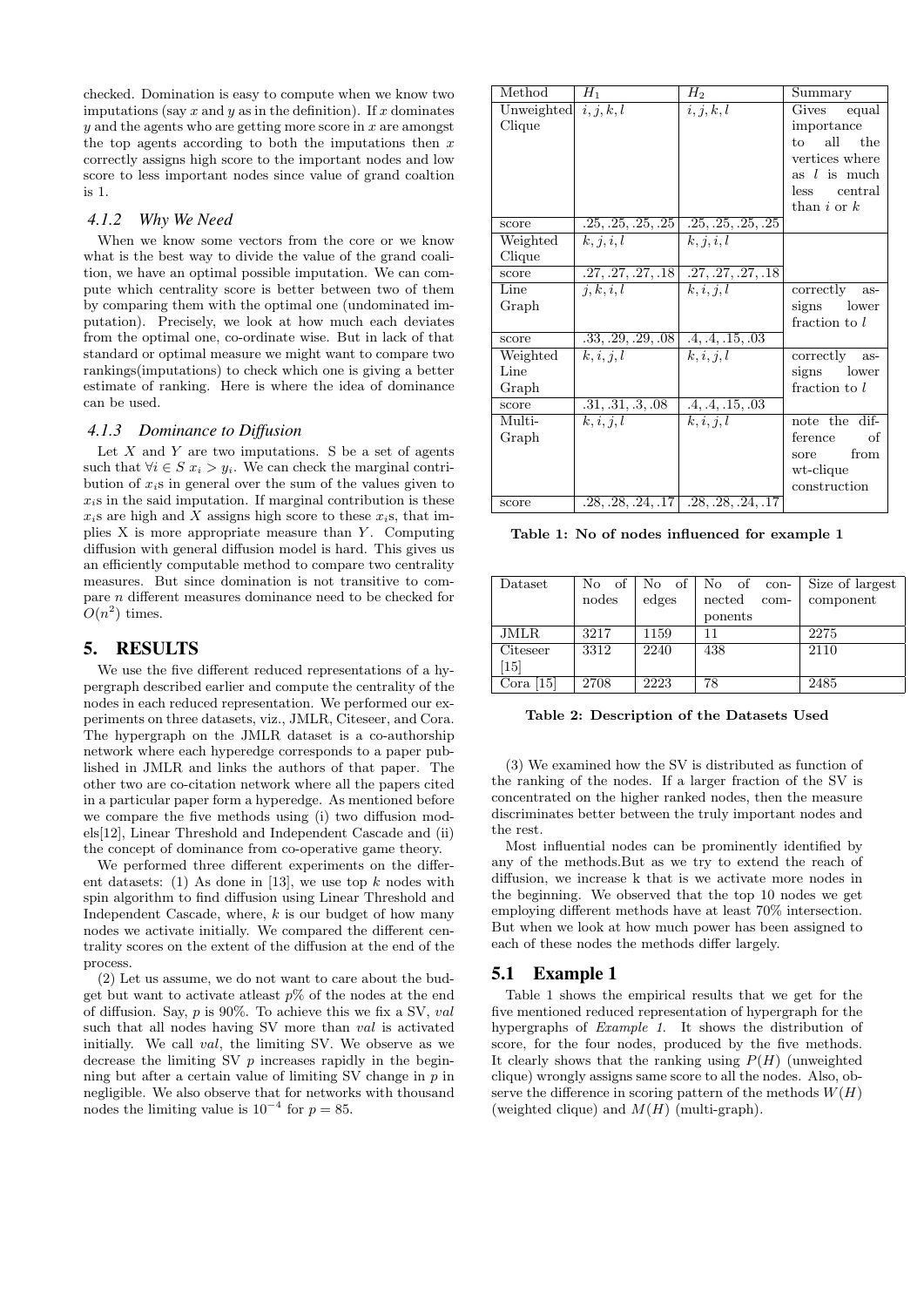

Figure 3: Compare SV distribution on JMLR Data

Table 2 describes the three datasets on which we have performed the experiments. But before looking at the results on the datasets, let us look at the results on Example 1 that we introduced in introduction.

### 5.2 JMLR Data

From JMLR data we extract the hypergraph of the coauthorship network that is, in this network each node represents an author and each paper they published is a hyperedge consisting of the authors of that paper. Statistics of the network is given in table 2 in row 1.

We compare the distribution of SV among the nodes, computed from the JMLR hypergraph using the five mentioned representations, in figure 3. It plots the number of nodes, having SV more than a particular value  $v$ , vs  $v$ . The trend that we observe in figure 3 is that, the Shapley value computation through line graph always assigns very low (almost zero) value to powerless nodes where as the value, for important nodes go as high as 0.01. On the other hand, the highest value assigned to the most important node using P(H) or even M(H) is 0.0016 and 0.0018 respectively. The idea of dominance clearly shows this difference.

Let us look at the top nodes given by  $P(H)$ ,  $L(H)$  and  $M(H)$ . We apply Linear Threshold model to measure diffusion. In Linear Threshold model, threshold for each node is kept as 1/3 of degree of that node and we find the diffusion when top 10 nodes are activated initially. The number of nodes that are activated in the beginning is written in brackets in the heading of the columns in the table. The result is shown in figure 4. Notice, when top 15 or top 20 nodes are activated in the beginning  $M(H)$  outperforms  $L(H)$  but as we take more nodes for initial activation the green bar for  $L(H)$  stands taller.

### 5.3 Citeseer Data

It is a co-citation network that is, each publication is a node and the authors who co-authored a publication form an hyperedge. Statistics of the network is given in table 2 in row 2.

Table 3 compares three of our proposed single graph representations of hypergraph with primal graph of hypergraph,  $P(H)$  and  $W(H)$ . We followed spin algorithm [13] for picking



Figure 4: Diffusion using  $P(H)$ ,  $M(H)$  and  $L(H)$  on JMLR Data

| Graph                      | Linear           |         | Independent Independent time |       |
|----------------------------|------------------|---------|------------------------------|-------|
| Repre-                     | Threshold        | Cascade | Cascade                      | (ms)  |
| senta-                     | $({\rm top~10})$ | (top5)  | (top10)                      |       |
| tion                       |                  |         |                              |       |
| P(H)                       | 698              | 832     | 1002.13                      | 754   |
| W(H)                       | 627              | 800.86  | 1039.12                      | 2583  |
| L(H)                       | 709              | 837.68  | 914.15                       | 1573  |
| $L_w(H)$                   | 691              | 833.34  | 933.73                       | 3042  |
| M(H)                       | 698              | 837.68  | 966.04                       | 751   |
| P(H)<br>(Between-<br>ness) | 625              | 901.55  | 951.81                       | 18520 |
| L(H)<br>(Between-<br>ness) | 664              | 791.35  | 1009.29                      | 15731 |

Table 3: Diffusion using Linear Threshold and Independent Cascade model on Citeseer

up the top  $k$  nodes, for initial activation, from the rankings produced by the five methods. As stated earlier, it is easier to find out nodes which are important (e.g., the top node or top 5 nodes). Here, both  $L(H)$  and  $M(H)$  gives the same set of top 5 nodes. Table 3 shows the results of between-ness centrality too, when found using primal graph and our proposed line graph method. For between-ness too the performance of line graph is better both in terms of time requirement and ranking. Computations on line graph takes the advantage of the fact that in general these hypergraphs are sparse compared to general graphs.

Figure 5 compares the SV assigned to nodes using  $L(H)$ and  $M(H)$ . It plots number of nodes, having Shapley Value above  $v$ , vs  $v$ . The most important node gets SV 0.2 and 0.0089 using  $L(H)$  and  $M(H)$  respectively. In the figure the purple line for  $M(H)$  is almost grounded to  $x - axis$  after  $2 \times 10^{-3}$  where as many nodes have been assigned SV more than  $5 \times 10^{-3}$  by  $L(H)$ . Figure 6 compares the distribution of SV assigned to the nodes by all the five methods. Table 4 gives an analogous analysis in tabular format. It also puts together the number of nodes activated at the end when all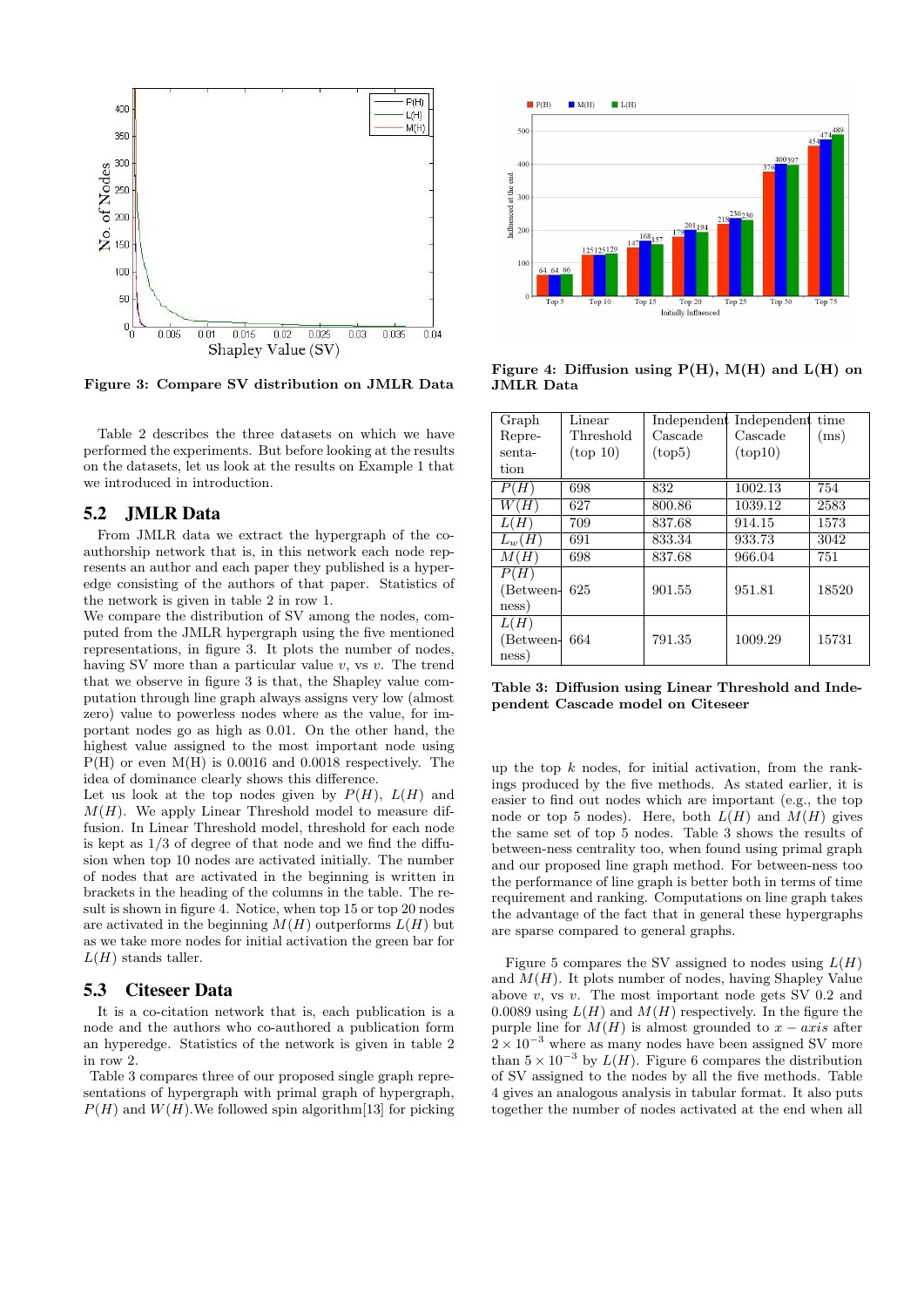

Figure 5: Compare SV distribution on Citeseer Data:  $L(H)$  vs  $M(H)$ 



Figure 6: Compare SV distribution on Citeseer data

nodes, having SV above the limiting value  $v$ , are activated initially. For example, when the sum of Shapley value of the nodes picked is fixed at 0.07273128, we get only 3 nodes by  $L(H)$  compared to 68 nodes by  $M(H)$  and the limiting value is only 0.01 for  $L(H)$  compared to 6.14 × 10<sup>-4</sup> for  $M(H)$ . The sum of SV of top 1022 nodes, chosen by spin algorithm, manages to reach 0.3421102 only for  $M(H)$ .

If a method  $M_1$  dominates another method  $M_2$  via x nodes, more value of x implies stronger  $M_2$ , less value of  $x$  implies  $M_2$  has not assigned more power to more important nodes when compared to  $M_1$ . Observe table 5, it takes only 26% nodes in favour of  $L_w(H)$  when dominating  $M(H)$  compared to 62% when  $L(H)$  dominates  $L_w(H)$ . This is because, important nodes are assigned less score using  $M(H)$ . So, they go in favour of  $L_w(H)$ . But, when comparing  $L_w(H)$  to  $L(H)$  all the important nodes are assigned high value so it takes more nodes to sum up to a score of 0.609.

### 5.4 Cora Data

It is again a co-citation network. Statistics of the network is given in table 2 in row 3.

Total number of nodes activated at the end when top 10 nodes are activated at the start is shown in figure 7 for the five methods discussed. The diffusion model employed here is linear threshold. Table 7 gives comparison of three of our proposed representations with  $P(H)$  and  $W(H)$  for the co-

| Method   | Dominates              | Dominated By          |
|----------|------------------------|-----------------------|
| L(H)     | $M(H)$ via 660 nodes   | None                  |
|          | of total score 0.685,  |                       |
|          | $P(H)$ via 702 nodes   |                       |
|          | of total score $0.705$ |                       |
| $L_W(H)$ | $M(H)$ via 717 nodes   | $L(H)$ via 1695 nodes |
|          | of total score 0.709,  | of total score 0.609  |
|          | $P(H)$ via 748 nodes   |                       |
|          | of total score 0.728   |                       |

Table 5: Comparison of Diffusion Using Dominance on Citeseer



Figure 7: Diffusion using linear threshold model on Cora data

citation network from Cora Data. It gives the diffusion for between-ness too, when computed using  $P(H)$  and  $L(H)$ . Performance of later is better when compared with respect to diffusion. Notice, since this hypergraph is not as sparse as in the case of Citeseer, the computation time when using  $L(H)$  is more compared to  $P(H)$  in case of between-ness measurement.



Figure 8: Compare SV distribution on Cora data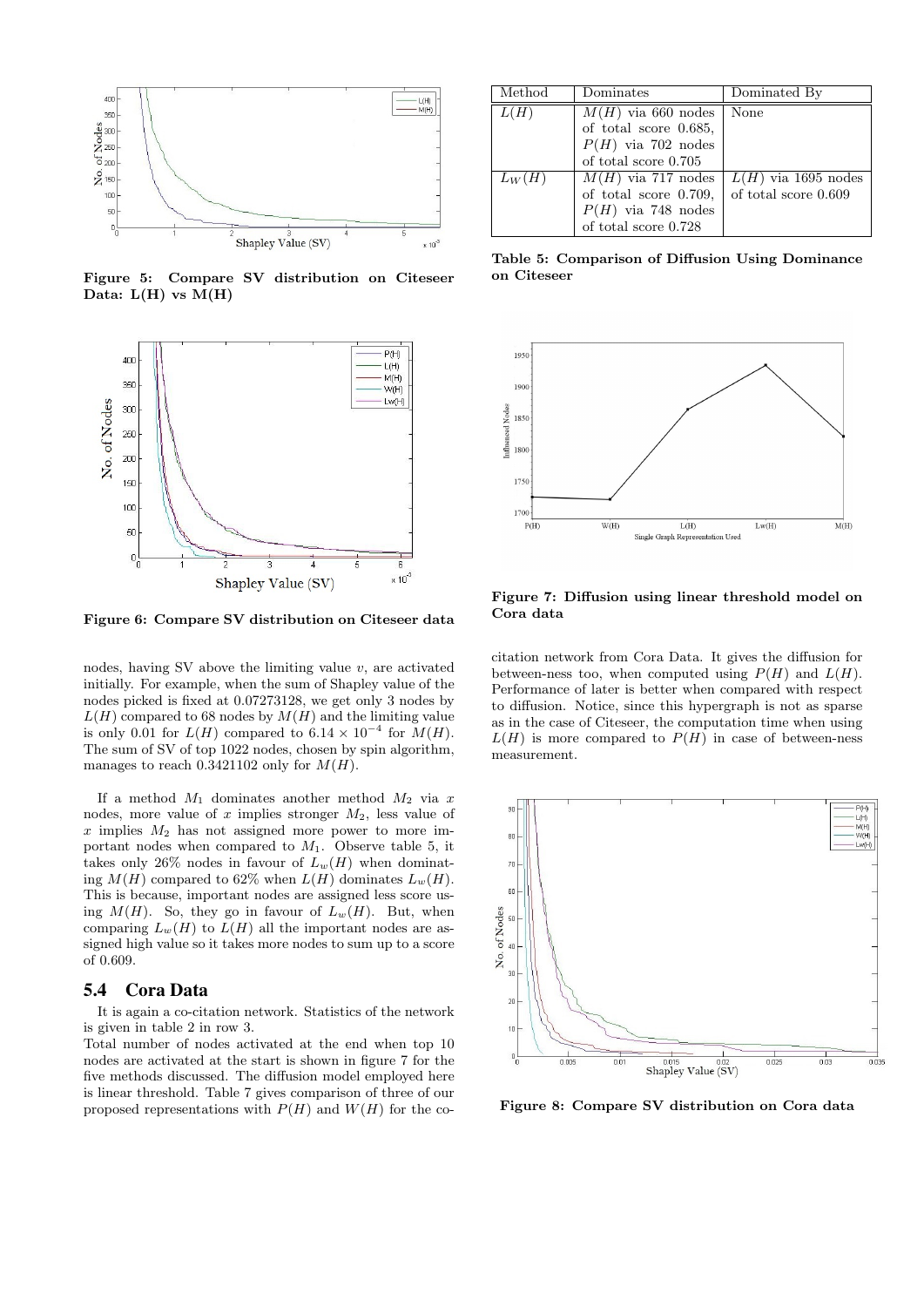|            | Using Line Graph |              |            | Using Multi-Graph |                       |              |            |               |
|------------|------------------|--------------|------------|-------------------|-----------------------|--------------|------------|---------------|
| Sum of SV  | limiting         | <b>Nodes</b> | Diffusion  | Diffusion         | limiting value        | <b>Nodes</b> | Diffusion  | Diffusion     |
|            | value            | Started      | (Linear)   | (Inde-            | of SV                 | Started      | (Linear)   | (Independent) |
|            | of SV            | with         | Threshold) | pendent           |                       | with         | Threshold) | Cascade)      |
|            |                  |              |            | Cascade)          |                       |              |            |               |
| 0.4164433  | $10^{-6}$        | 990          | 3067       | 2788.81           |                       |              |            |               |
| 0.41616583 | $10^{-5}$        | 945          | 3060       | 2775.0            |                       |              |            |               |
| 0.4039153  | $10^{-4}$        | 644          | 2864       | 2629.12           | 7.47112E-             | 1022         | 3107       | 2831.49       |
|            |                  |              |            |                   | 5<br>(sum             |              |            |               |
|            |                  |              |            |                   | 0.3421102)            |              |            |               |
| 0.22036676 | 0.001            | 84           | 1216       | 1787.81           | $3.02 \times 10^{-4}$ | 472          | 2518       | 2438.02       |
| 0.07273128 | 0.01             | 3            | 608        | 1596.57           | $6.14 \times 10^{-4}$ | 68           | 1212       | 1757.99       |
| 0.04144367 | 0.05             | 1            | 541        | 1573.94           | $8.87 \times 10^{-4}$ | 24           | 769        | 1622.98       |

Table 4: Diffusion: Linear Threshold and Independent Cascade on Citeseer Data

|            |           |                | Using Line Graph |           | Using Multi-Graph     |              |            |               |
|------------|-----------|----------------|------------------|-----------|-----------------------|--------------|------------|---------------|
| Sum of SV  | limiting  | <b>Nodes</b>   | Diffusion        | Diffusion | limiting value        | <b>Nodes</b> | Diffusion  | Diffusion     |
|            | value     | <b>Started</b> | (Linear)         | /Inde-    | of SV                 | Started      | (Linear)   | (Independent) |
|            | of SV     | with           | Threshold)       | pendent   |                       | with         | Threshold) | Cascade)      |
|            |           |                |                  | Cascade)  |                       |              |            |               |
| 0.37252015 | $10^{-6}$ | 752            | 2686             | 2489.74   |                       |              |            |               |
| 0.371984   | $10^{-5}$ | 678            | 2678             | 2476.13   |                       |              |            |               |
| 0.35889158 | $10^{-4}$ | 309            | 2639             | 2374.86   | 1.087832E-            | 722          | 2686       | 2489.13       |
|            |           |                |                  |           | 4<br>sum              |              |            |               |
|            |           |                |                  |           | 0.2821837             |              |            |               |
| 0.27076006 | 0.001     | 49             | 2255             | 2186.8    | $1.5 \times 10^{-4}$  | 636          | 2686       | 2478.1        |
| 0.14932592 | 0.01      | 4              | 994              | 2127.4    | $3.96 \times 10^{-4}$ | 153          | 2466       | 2254.25       |
| 0.09491563 | 0.05      |                | 416              | 2128.83   | $7.59 \times 10^{-4}$ | 51           | 2227       | 2168.42       |

Table 6: Diffusion: Linear Threshold and Independent Cascade on Cora data

Figure 8 gives the SV distribution for different methods. The y-axis gives the number of nodes having Shapley Value more than the value of x-axis. The line corresponding to the SV distribution produced using  $W(H)$  ends even before 0.005 which means no nodes has been assigned value above 0.005. Where as the lines for  $L(H)$  and  $L_w(H)$  goes beyond 0.05 and has many nodes with values more than that. This depicts the important nodes are also assigned low values by  $W(H)$ ,  $P(H)$  and even  $M(H)$ . Therefore it is hard to conclude which are the more powerful node from the scores in case of  $W(H)$ ,  $P(H)$  and  $M(H)$ . A similar analysis between  $L(H)$  and  $M(H)$  is shown in table 6 where the corresponding diffusion values are also given.

As we analysed for Citeseer Data, observe from Table 8, it takes only 14% nodes in favour of  $L_w(H)$  when dominating  $M(H)$  compared to 61% when dominating  $L(H)$ . This is because, important nodes are assigned less score using  $M(H)$ so they go in favour of  $L_w(H)$ . But when comparing  $L_w(H)$ to  $L(H)$ , all the important nodes are assigned high value so it takes more nodes to sum upto a score of 0.877 that can give preference to  $L_w(H)$ . Since, we do not care about these less important nodes, we can safely employ any one of  $L(H)$ or  $L_w(H)$  to get the ranking as well as the Shapley value based scores.

### 6. CONCLUSION

We established that computation of game theoretic cen-

| Graph                    | Linear           |          | Independent Independent time |       |
|--------------------------|------------------|----------|------------------------------|-------|
| Repre-                   | Threshold        | Cascade  | Cascade                      |       |
| senta-                   | Threshold        | (top 10) | $({\rm top~}5)$              |       |
| tion                     | $({\rm top~10})$ |          |                              |       |
| P(H)                     | 1725             | 1654.73  | 1588.34                      | 840   |
| W ( H                    | 1721             | 1670.13  | 1596.37                      | 7998  |
| L(H                      | 1864             | 1656.82  | 1625.5                       | 7981  |
| $L_W(H)$                 | 1934             | 1685.98  | 1625.5                       | 16438 |
| M(H)                     | 1821             | 1659.83  | 1598.67                      | 2523  |
| P(H)<br>Between-<br>ness | 1831             | 1663.82  | 1606.36                      | 12226 |
| L(H)<br>Between-<br>ness | 1934             | 1680.68  | 1623.73                      | 22932 |

Table 7: No of nodes influenced on Cora data

trality on hypergraphs using the clique construction indeed loses some information which is preserved by line graph construction. The results also demonstrate that the clique construction does not perform well compared to Weighted Line Graph and Multi-Graph construction. Looking at the results on all the three datasets we conclude that Weighted Line Graph and Multi-graph reductions of a hypergraph lead